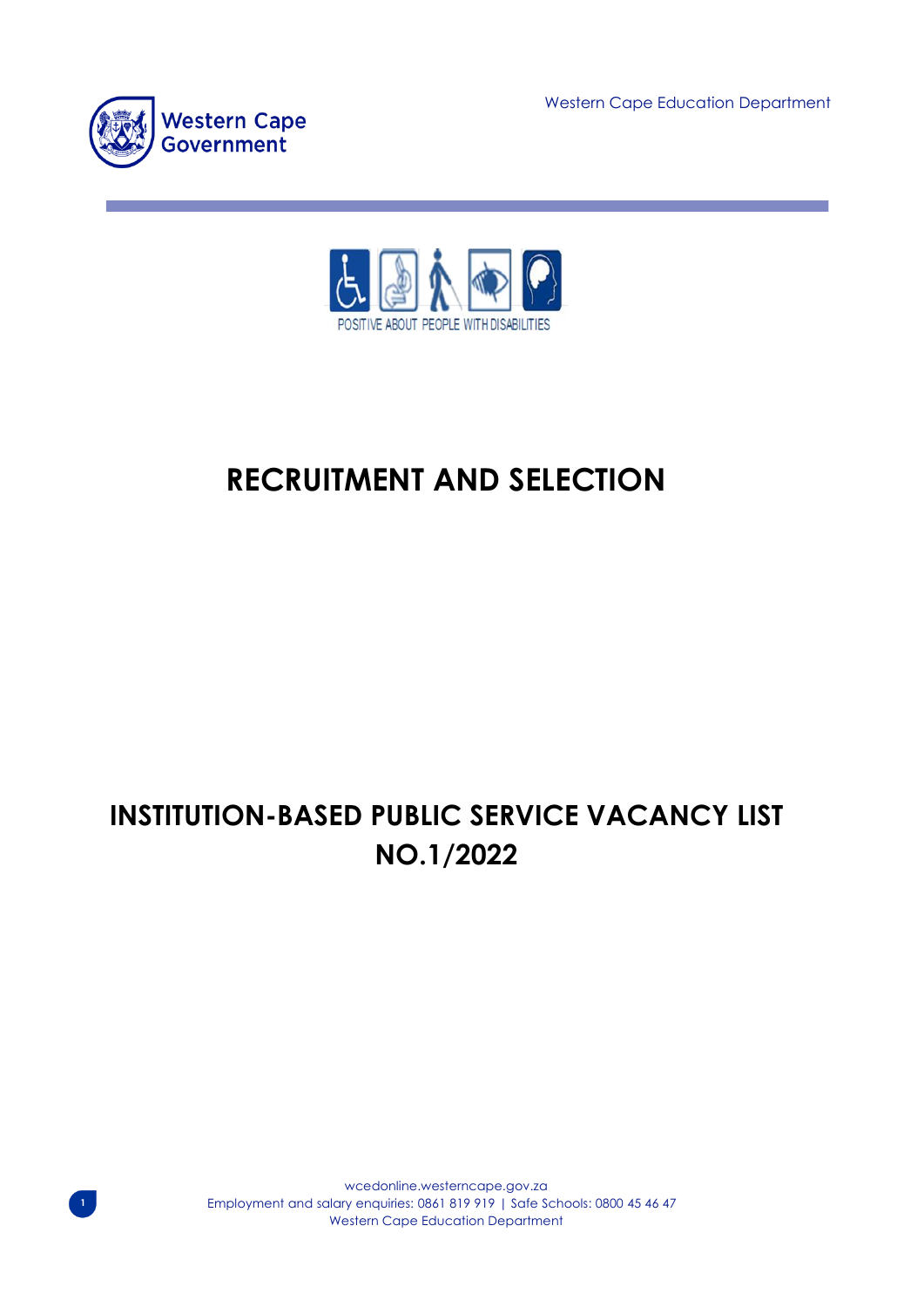### **FOREWORD**

The Western Cape Education Department (WCED) promotes and applies the principles of Employment Equity (EE) and is committed to effective and efficient service delivery.

Persons with disabilities are welcome to apply; should such candidates be shortlisted they are requested to provide relevant information on how the selection process can be adapted to suit their needs for reasonable accommodation. Therefore, kindly indicate the disability status to facilitate the process.



#### INSTRUCTIONS

**This explanatory document has a variety of uses and is addressed to potential candidates such as principals, governing bodies, and the full range of WCED staff involved in the recruitment and selection process in whatever role or capacity. All stakeholders and candidates are advised to read the entire document.** 

### **1. INTRODUCTION**

- 1.1 Vacancy List 1 of 2022 contains advertisements for institution-based public service posts.
- 1.2 It is the responsibility of the principal to ensure that **both the staff and the governing body** of the school are fully informed of the content of this preface, therefore it must be duplicated and distributed.
- 1.3 **Any enquiry about a post advertised in this vacancy list must be directed to the school that advertised the post.**
- 1.4 The **advertisement number** must be quoted in all correspondence.
- 1.5 **The placing of an advertisement does not imply that the filling of that post will be authorised by the WCED. The WCED reserves the right to regard any post that cannot be filled as cancelled.**
- 1.6 The date of appointment for posts advertised in this vacancy list will be determined by the WCED.

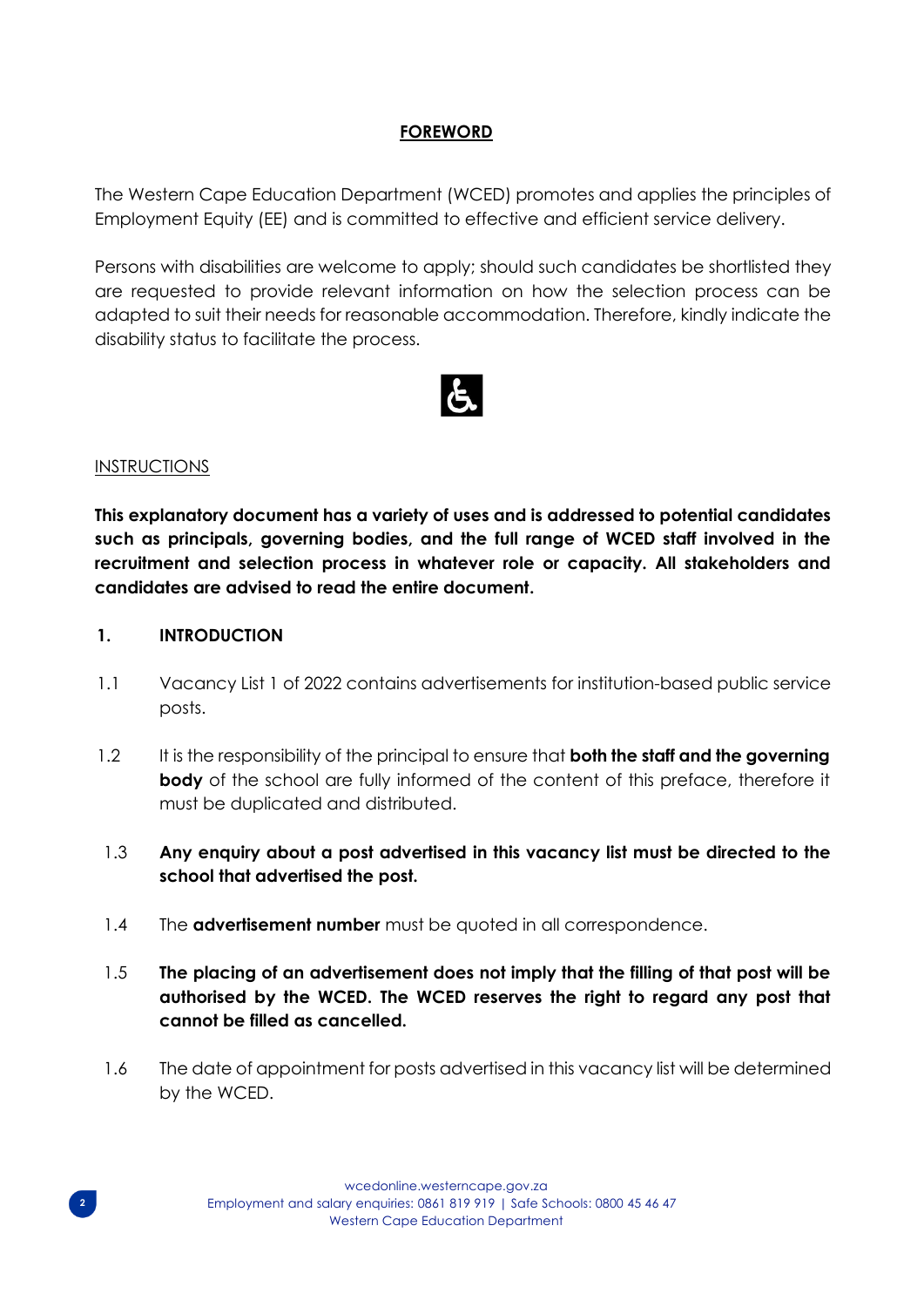# **2. APPLICATIONS**

- 2.1 Applications must be made using the eRecruitment System for Educators. The system is web-based and can be accessed via the internet at <http://wced.school.za/home/home.html> (click on "Vacancies" on the website's home page to access the system).
- 2.2 The system is dependent on candidates capturing their personal information online before applying for posts for the system to generate the candidate's curriculum vitae (CV).
- 2.3 Candidates must ensure that they capture at least **three** contactable referees.
- 2.4 The CVs are stored online and may be edited online.
- 2.5 For each application submitted, the system will immediately generate a letter (email), acknowledging receipt of an application for a post.
- 2.6 Attached to this preface is a step-by-step guide for easy navigation of the system.
- 2.7 Applicants who have a PERSAL number must ensure that it is captured when registering on the system. The system will allocate a unique identification number for applicants who do not have a PERSAL number.
- 2.8 Applicants must be sure to click the **correct advertisement number** when applying for a post online.
- 2.9 Based on feedback received from users, the WCED implemented enhancements to the eRecruitment System, specifically to the "Employment History" and "Experience" set fields. Applicants must ensure that they consult the "How to Apply" guide available on the eRecruitment System's landing page in this regard, before applying for posts.

# 2.10 **The WCED does not accept responsibility for applicants applying for incorrect posts.**

- 2.11 Communication will be limited to those applicants who are shortlisted. A shortlisted applicant who is in possession of a foreign qualification, must have a relevant evaluation certificate from the South African Qualifications Authority (SAQA).
- **3 30 June 2022**. The WCED does not accept responsibility for applications that are 2.12 The closing time and date for the capturing of applications is **24:00 (midnight) on** not captured in time and will not consider late applications.

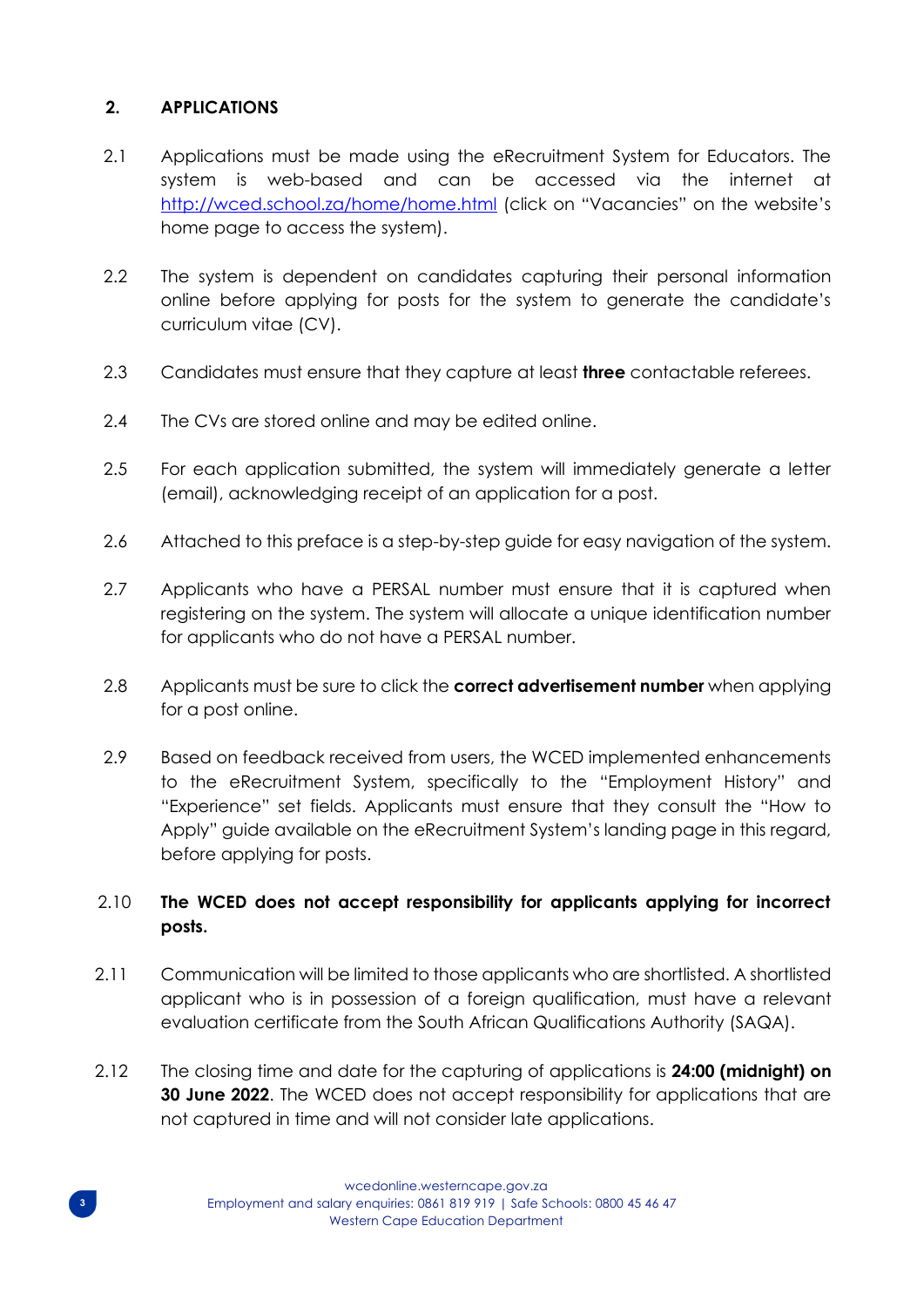2.13 Applicants must note that CVs and supporting documents must not be uploaded onto the system. The system will generate a CV based on the information captured in the applicant's online profile.

## **3. INSTRUCTIONS TO GOVERNING BODIES**

- 3.1 In accordance with section 20 (j) of the South African Schools Act, 1996 (Act 84 of 1996), the governing body must recommend the appointment of public service staff at the school.
- 3.2 All public service staff who are in excess and who apply for a post must be shortlisted for that post if the rank of that post is equal to their present rank, i.e. the applicant concerned would, if successful, accept a horizontal transfer.
- 3.3 The date of appointment for these posts will be decided by the WCED.

# **4 SELECTION PROCESS**

- 4.1 It is expected of shortlisted candidates to be available for selection interviews on a date, time and place as determined by the governing body.
- 4.2 The WCED reserves the right not to make an appointment to any of the advertised posts.

### **5. INTERVIEWS**

5.1 Should applicants be invited for an interview, they must take certified copies of **identity document, qualifications,** bank form, bonus form, Dots 360 (vetting form) and a certified copy of their **South African Revenue Service (SARS) registration** for income tax purposes.

### **6. GENERAL**

- 6.1 The following nomination documents must be signed by the chairperson of the governing body:
- 6.1.1 Shortlisting minutes;
- 6.1.2 Interview minutes;
- 6.1.3 Ratification of processes for the appointment of the nominated applicants;
- 6.1.4 Shortlisting minutes must contain reasons per applicant as to why the applicant was not shortlisted; and
- **4** 6.1.5 Score sheets must be attached.

wcedonline.westerncape.gov.za Employment and salary enquiries: 0861 819 919 | Safe Schools: 0800 45 46 47 Western Cape Education Department